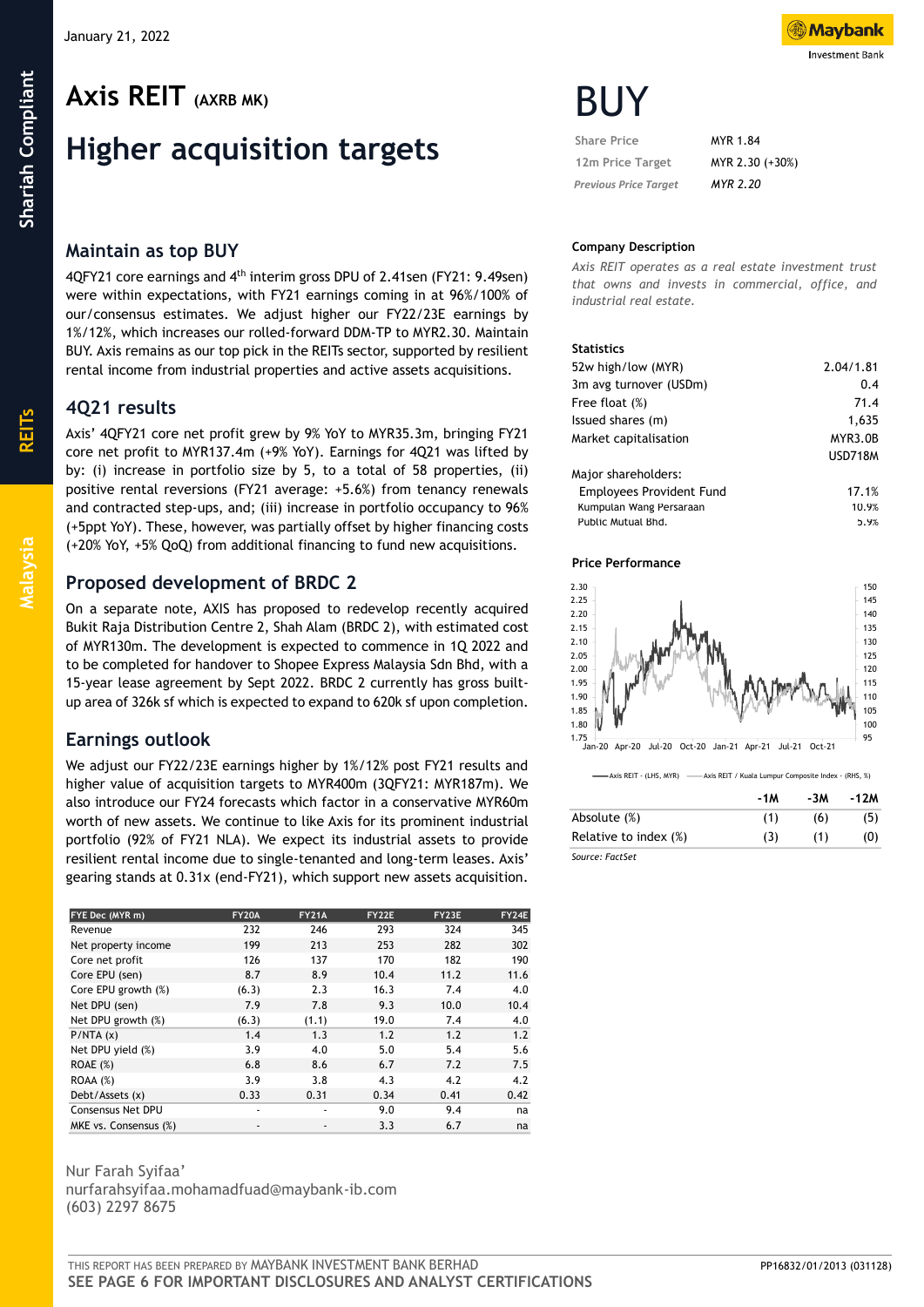## **Fig 1: Results summary**

|                                   |               |               | Quarterly |           |           |                | <b>Cumulative</b> |           |
|-----------------------------------|---------------|---------------|-----------|-----------|-----------|----------------|-------------------|-----------|
| FY Dec (MYR m)                    | <b>4QFY21</b> | <b>4QFY20</b> | % YoY     | 3QFY21    | % QoQ     | <b>12MFY21</b> | <b>12MFY22</b>    | $%$ YoY   |
| Gross revenue                     | 63.8          | 59.8          | 6.7       | 62.5      | 1.9       | 246.2          | 232.2             | 6.0       |
| Net property income               | 55.0          | 51.1          | 7.6       | 54.6      | 0.6       | 212.9          | 198.5             | 7.2       |
| Interest income                   | 0.4           | 0.1           | >100      | 0.2       | >100      | 0.8            | 0.9               | (8.5)     |
| Revaluation gain/(loss)           | 67.8          | 19.0          | >100      | NM        | NM        | 67.8           | 19.0              | >100      |
| Other exceptional items           | (1.7)         | (3.7)         | (52.9)    | (1.1)     | 62.2      | (4.5)          | (9.5)             | (52.2)    |
| Non-property expenses             | (5.4)         | (6.5)         | (16.7)    | (5.0)     | 8.7       | (27.2)         | (26.8)            | 1.5       |
| Finance costs                     | (12.4)        | (10.3)        | 20.5      | (11.8)    | 5.2       | (45.7)         | (39.5)            | 15.7      |
| Pretax profit                     | 103.7         | 49.8          | >100      | 37.1      | >100      | 204.0          | 142.6             | 43.1      |
| Tax                               | (3.7)         | (0.5)         | >100      | <b>NM</b> | <b>NM</b> | (3.7)          | (0.5)             | >100      |
| Net profit                        | 100.0         | 49.3          | >100      | 37.1      | >100      | 200.4          | 142.1             | 41.0      |
| Net profit ex-El                  | 35.3          | 32.3          | 9.0       | 35.5      | (0.5)     | 137.4          | 125.7             | 9.3       |
| EPU ex-EI (sen)                   | 2.2           | 2.2           | (3.8)     | 2.5       | (12.0)    | 9.2            | 8.7               | 5.8       |
| Gross DPU (sen)                   | 2.4           | 2.3           | 7.1       | 2.5       | (1.6)     | 9.5            | 8.8               | 8.5       |
|                                   | 40FY21        | 4QFY20        | +/- ppt   | 3QFY21    | +/- ppt   | <b>12MFY21</b> | <b>12MFY22</b>    | $+/-$ ppt |
| Net property margin $(\%)$        | 86.2          | 85.5          | 0.7       | 87.4      | (1.1)     | 86.5           | 85.5              | 1.0       |
| Net income $ex$ -El margin $(\%)$ | 55.3          | 54.1          | 1.2       | 56.7      | (1.4)     | 55.8           | 54.1              | 1.7       |

*Source: Company, Maybank IBG Research*

## **Risk statement**

There are several risk factors that could impact our earnings estimates, target price and rating for Axis. Changes in rental rates, occupancy rates, operating expenses and interest rates may lead to lower earnings for Axis. About 36% of Axis' borrowings are based on floating rates and about 25% of Axis' NLA is due for lease renewal in FY22. Another earnings risk would be if the economic impact from Covid-19 becomes prolonged.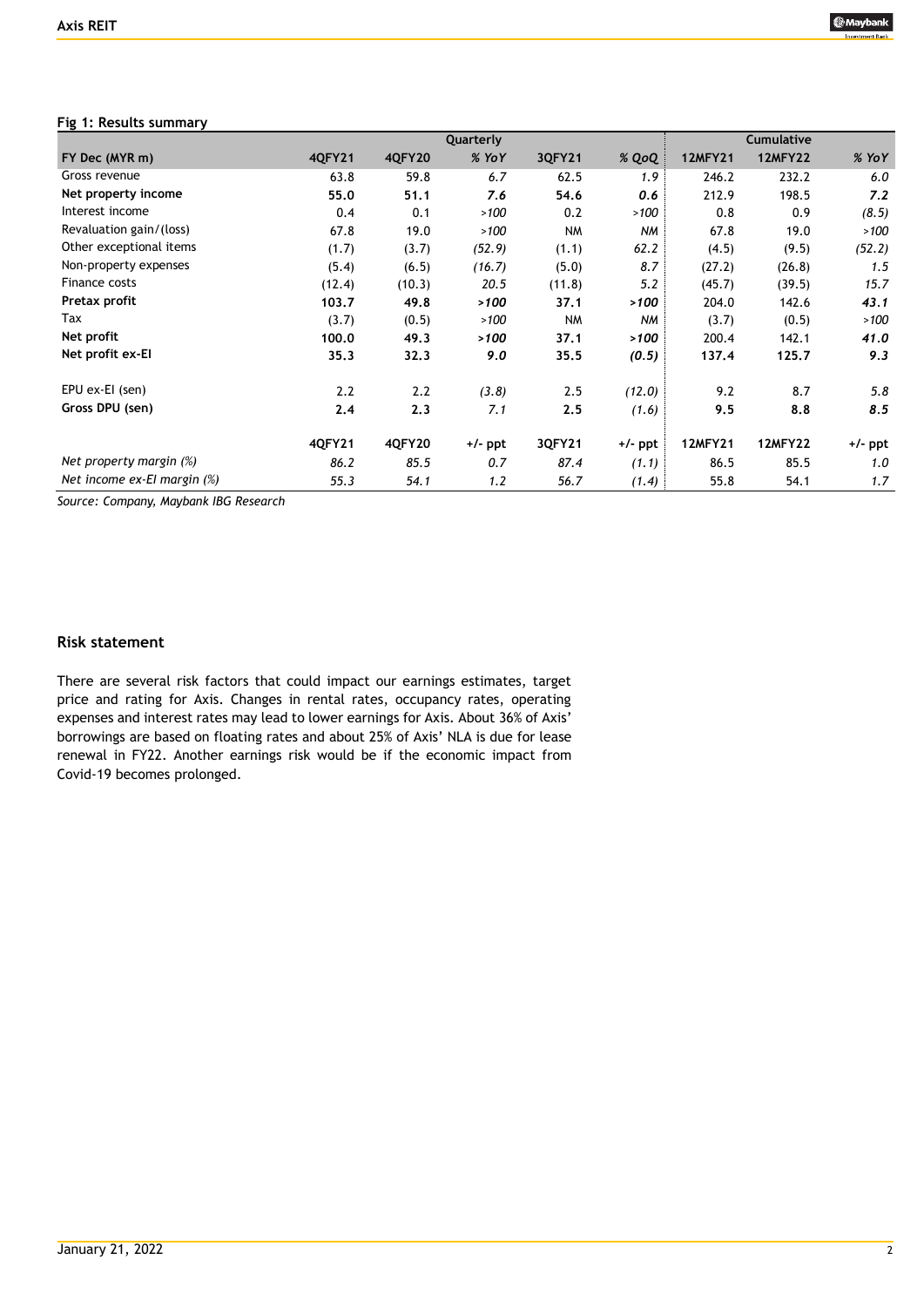

| FYE 31 Dec                       | <b>FY20A</b> | <b>FY21A</b> | <b>FY22E</b> | FY23E   | FY24E   |
|----------------------------------|--------------|--------------|--------------|---------|---------|
| <b>Key Metrics</b>               |              |              |              |         |         |
| Price/DPU(x)                     | 25.7         | 24.8         | 19.8         | 18.4    | 17.7    |
| P/BV(x)                          | 1.4          | 1.2          | 1.2          | 1.2     | 1.2     |
| P/NTA(x)                         | 1.4          | 1.3          | 1.2          | 1.2     | 1.2     |
| DPU yield (%)                    | 4.3          | 4.5          | 5.6          | 6.0     | 6.3     |
| FCF yield (%)                    | 5.8          | 6.4          | 6.9          | 8.4     | 9.0     |
|                                  |              |              |              |         |         |
| <b>INCOME STATEMENT (MYR m)</b>  |              |              |              |         |         |
| Revenue                          | 232.2        | 246.2        | 292.6        | 324.0   | 345.3   |
| Net property income              | 198.5        | 212.9        | 252.6        | 282.0   | 302.0   |
| Management and trustee fees      | (26.8)       | (27.2)       | (28.7)       | (28.9)  | (29.0)  |
| Net financing costs              | (38.6)       | (44.9)       | (54.3)       | (70.8)  | (83.4)  |
| Associates & JV                  | 0.0          | 0.0          | 0.0          | 0.0     | 0.0     |
| Exceptionals                     | 0.0          | 0.0          | 0.0          | 0.0     | 0.0     |
| Other pretax income/expenses     | 0.0          | 0.0          | 0.0          | 0.0     | 0.0     |
| Pretax profit                    | 142.6        | 204.0        | 169.7        | 182.3   | 189.6   |
| Income tax                       | (0.5)        | (3.7)        | 0.0          | 0.0     | 0.0     |
| Minorities                       | 0.0          | 0.0          | 0.0          | 0.0     | 0.0     |
| Discontinued operations          | 0.0          | 0.0          | 0.0          | 0.0     | 0.0     |
| Net profit                       | 142.1        | 200.4        | 169.7        | 182.3   | 189.6   |
| Core net profit                  | 125.6        | 137.4        | 169.7        | 182.3   | 189.6   |
| Distributable inc to unitholders | 126.3        | 138.0        | 170.4        | 183.1   | 190.5   |
|                                  |              |              |              |         |         |
| <b>BALANCE SHEET (MYR m)</b>     |              |              |              |         |         |
| Cash & Short Term Investments    | 39.8         | 196.0        | 180.6        | 180.0   | 168.1   |
| Accounts receivable              | 41.2         | 26.2         | 51.3         | 56.8    | 60.6    |
| Property, Plant & Equip (net)    | 0.0          | 0.0          | 0.0          | 0.0     | 0.0     |
| Inverstment properties           | 3,280.2      | 3,614.2      | 3,820.5      | 4,293.6 | 4,368.4 |
| Intangible assets                | 0.0          | 0.0          | 0.0          | 0.0     | 0.0     |
| Investment in Associates & JVs   | 0.0          | 0.0          | 0.0          | 0.0     | 0.0     |
| Other assets                     | 2.9          | 2.4          | 2.4          | 2.4     | 2.4     |
| <b>Total assets</b>              | 3,364.1      | 3,838.8      | 4,054.8      | 4,532.8 | 4,599.4 |
| ST interest bearing debt         | 611.5        | 560.4        | 560.4        | 560.4   | 560.4   |
| Accounts payable                 | 62.0         | 52.5         | 60.6         | 63.8    | 65.7    |
| LT interest bearing debt         | 500.6        | 624.2        | 831.2        | 1,305.0 | 1,368.6 |
| Other liabilities                | 66.9         | 74.3         | 74.3         | 74.3    | 74.3    |
| <b>Total Liabilities</b>         | 1,241.1      | 1,311.4      | 1,526.5      | 2,003.5 | 2,069.1 |
| <b>Shareholders Equity</b>       | 2,123.0      | 2,527.3      | 2.528.3      | 2,529.3 | 2,530.3 |
| Minority Interest                | 0.0          | 0.0          | 0.0          | 0.0     | 0.0     |
| Total shareholder equity         | 2,123.0      | 2,527.3      | 2,528.3      | 2,529.3 | 2,530.3 |
| Total liabilities and equity     | 3,364.1      | 3,838.8      | 4,054.8      | 4,532.8 | 4,599.4 |
|                                  |              |              |              |         |         |
| CASH FLOW (MYR m)                |              |              |              |         |         |
| Cash flow from operations        | 168.3        | 191.1        | 207.6        | 251.5   | 272.1   |
| Capex                            | 0.0          | 0.0          | 0.0          | $0.0\,$ | $0.0\,$ |
| Acquisitions & investments       | (270.7)      | (266.2)      | (207.0)      | (473.8) | (75.7)  |
| Disposal of FA & investments     | 0.0          | 0.0          | 0.0          | 0.0     | $0.0\,$ |
| Dividend income from associates  | 0.0          | 0.0          | 0.0          | 0.0     | $0.0\,$ |
| Other investing cash flow        | 3.6          | (8.2)        | 6.3          | 5.8     | 5.8     |
| CF from investing activities     | (267.1)      | (274.4)      | (200.7)      | (468.0) | (69.9)  |
| Dividends paid                   | (109.5)      | (134.9)      | (168.7)      | (181.3) | (188.6) |
| Interest expense                 | (39.1)       | (44.6)       | (60.5)       | (76.5)  | (89.2)  |
| Change in debt                   | 225.9        | 71.4         | 207.0        | 473.8   | 63.7    |
| Equity raised / (purchased)      | 11.8         | 342.5        | 0.0          | 0.0     | $0.0\,$ |
| Other financial activities       | (0.1)        | (3.7)        | 0.0          | 0.0     | $0.0\,$ |
| CF from financing activities     | 89.0         | 230.7        | (22.3)       | 216.0   | (214.1) |
| Effect of exchange rate changes  | 0.0          | 0.0          | 0.0          | 0.0     | 0.0     |
| Net cash flow                    | (9.7)        | 147.4        | (15.4)       | (0.6)   | (11.9)  |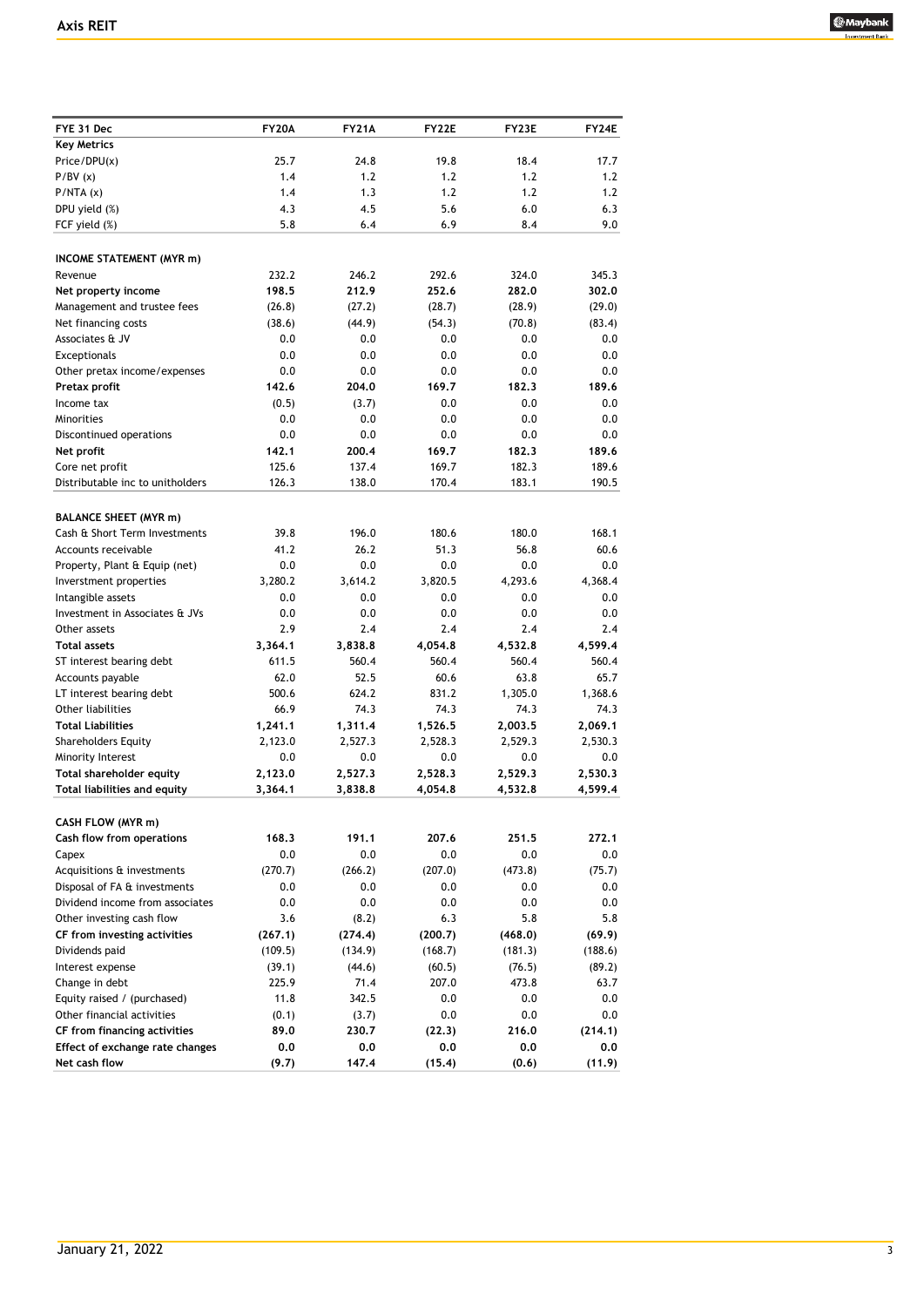

| FYE 31 Dec                    | <b>FY20A</b> | <b>FY21A</b> | <b>FY22E</b> | FY23E   | FY24E   |
|-------------------------------|--------------|--------------|--------------|---------|---------|
| <b>Key Ratios</b>             |              |              |              |         |         |
| Growth ratios (%)             |              |              |              |         |         |
| Revenue growth                | 4.4          | 6.0          | 18.8         | 10.7    | 6.6     |
| Net property income growth    | 3.6          | 7.2          | 18.7         | 11.6    | 7.1     |
| Core net profit growth        | 8.1          | 9.4          | 23.5         | 7.4     | 4.0     |
| Distributable income growth   | 8.2          | 9.3          | 23.5         | 7.4     | 4.0     |
| Profitability ratios (%)      |              |              |              |         |         |
| Net property income margin    | 85.5         | 86.5         | 86.4         | 87.0    | 87.5    |
| Core net profit margin        | 54.1         | 55.8         | 58.0         | 56.3    | 54.9    |
| Payout ratio                  | 80.0         | 60.0         | 89.5         | 89.5    | 89.5    |
| DuPont analysis               |              |              |              |         |         |
| Total return margin (%)       | 61.2         | 81.4         | 58.0         | 56.3    | 54.9    |
| Gross revenue/Assets (x)      | 0.1          | 0.1          | 0.1          | 0.1     | 0.1     |
| Assets/Equity (x)             | 1.6          | 1.5          | 1.6          | 1.8     | 1.8     |
| ROAE (%)                      | 6.8          | 8.6          | 6.7          | 7.2     | 7.5     |
| ROAA(%)                       | 3.9          | 3.8          | 4.3          | 4.2     | 4.2     |
| Leverage & Expense Analysis   |              |              |              |         |         |
| Asset/Liability (x)           | 2.7          | 2.9          | 2.7          | 2.3     | 2.2     |
| Net gearing (%) (excl. perps) | 50.5         | 39.1         | 47.9         | 66.6    | 69.6    |
| Net interest cover (x)        | 4.7          | 5.5          | 4.1          | 3.6     | 3.3     |
| Debt/EBITDA (x)               | 6.1          | 4.7          | 6.2          | 7.3     | 7.0     |
| Capex/revenue (%)             | 0.0          | 0.0          | 0.0          | 0.0     | 0.0     |
| Net debt/ (net cash)          | 1,072.4      | 988.6        | 1,211.0      | 1,685.4 | 1,761.0 |
| Debt/Assets (x)               | 0.33         | 0.31         | 0.34         | 0.41    | 0.42    |

*Source: Company; Maybank*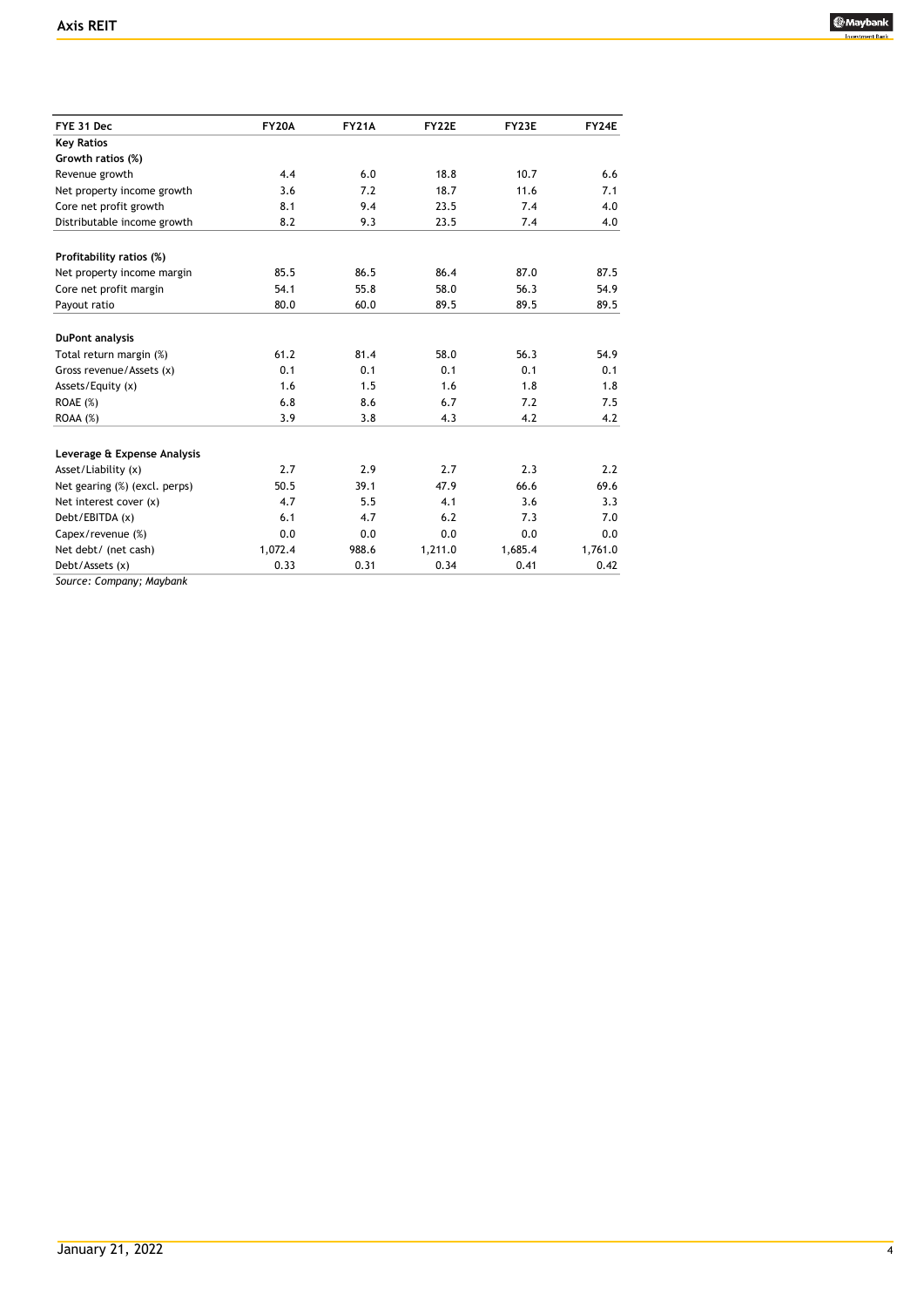

# **Research Offices**

#### **ECONOMICS**

**Suhaimi ILIAS** Chief Economist Malaysia | Philippines | Global (603) 2297 8682 suhaimi\_ilias@maybank-ib.com

**CHUA Hak Bin** nal Thematic Macroeconomist (65) 6231 5830 chuahb@maybank.com

**LEE Ju Ye**<br>Singapore | Thailand | Indonesia<br>(65) 6231 5844 leejuye@maybank.com

**Dr Zamros DZULKAFLI**  (603) 2082 6818 zamros.d@maybank-ib.com

#### **FX**

**Saktiandi SUPAAT** Head of FX Research (65) 6320 1379 saktiandi@maybank.com.sg

**Christopher WONG** (65) 6320 1347 wongkl@maybank.com.sg

**TAN Yanxi** (65) 6320 1378 tanyx@maybank.com.sg

**Fiona LIM** (65) 6320 1374 fionalim@maybank.com.sg

#### **STRATEGY**

**Anand PATHMAKANTHAN** ASEAN (603) 2297 8783 anand.pathmakanthan@maybank-ib.com

#### **FIXED INCOME**

**Winson PHOON, ACA** (65) 6340 1079 winsonphoon@maybank.com

**SE THO Mun Yi**  $(603)$  2074 7606 munyi.st@maybank-ib.com **REGIONAL EQUITIES**

**Anand PATHMAKANTHAN** Head of Regional Equity Research (603) 2297 8783 anand.pathmakanthan@maybank-ib.com

**WONG Chew Hann, CA** Head of ASEAN Equity Research (603) 2297 8686 wchewh@maybank-ib.com

**ONG Seng Yeow** Research, Technology & Innovation (65) 6231 5839 ongsengyeow@maybank.com

#### **MALAYSIA**

**Anand PATHMAKANTHAN** *Head of Research* (603) 2297 8783 anand.pathmakanthan@maybank-ib.com • Strategy

**WONG Chew Hann, CA** (603) 2297 8686 wchewh@maybank-ib.com • Non-Bank Financials (stock exchange) • Construction & Infrastructure

**Desmond CH'NG, BFP, FCA** (603) 2297 8680 desmond.chng@maybank-ib.com • Banking & Finance

**LIAW Thong Jung** (603) 2297 8688 tjliaw@maybank-ib.com • Oil & Gas Services- Regional • Automotive

**ONG Chee Ting, CA** (603) 2297 8678 ct.ong@maybank-ib.com • Plantations - Regional

**YIN Shao Yang, CPA** (603) 2297 8916 samuel.y@maybank-ib.com • Gaming – Regional • Media • Aviation • Non-Bank Financials

**TAN Chi Wei, CFA** (603) 2297 8690 chiwei.t@maybank-ib.com • Power • Telcos

**WONG Wei Sum, CFA** (603) 2297 8679 weisum@maybank-ib.com • Property • Glove

**Jade TAM** (603) 2297 8687 jade.tam@maybank-ib.com • Consumer Staples & Discretionary

**Syifaa' Nur FARAH** (603) 2297 8675 nurfarahsyifaa.mohamadfuad@maybank-ib.com • Construction • Renewable Energy • REITs

**Arvind JAYARATNAM** (603) 2297 8692 arvind.jayaratnam@maybank.com • Ports • Shipping • Petrochemicals • Technology

**Shafiq KADIR** (603) 2297 8691 msshafiqk.abkadir@maybank-ib.com • Healthcare • Software

**TEE Sze Chiah** *Head of Retail Research* (603) 2082 6858 szechiah.t@maybank-ib.com • Retail Research

**Nik Ihsan RAJA ABDULLAH, MSTA, CFTe** (603) 2297 8694 nikmohdihsan.ra@maybank-ib.com • Chartist

**Amirah AZMI** (603) 2082 8769 amirah.azmi@maybank-ib.com • Retail Research

#### **SINGAPORE**

**Thilan WICKRAMASINGHE** *Head of Research* (65) 6231 5840 thilanw@maybank.com • Banking & Finance - Regional • Consumer

**CHUA Su Tye**  (65) 6231 5842 chuasutye@maybank.com • REITs - Regional

**LAI Gene Lih, CFA** (65) 6231 5832 laigenelih@maybank.com • Technology • Healthcare

**Eric ONG** (65) 6231 5924 ericong@maybank.com • SMIDs

**PHILIPPINES**

**Jacqui de JESUS** *Head of Research* (63) 2 8849 8840 jacqui.dejesus@maybank.com • Strategy • Conglomerates

**Rachelleen RODRIGUEZ, CFA** (63) 2 8849 8843 rachelleen.rodriguez@maybank.com • Banking & Finance • Transport • Telcos

**Daphne SZE** (63) 2 8849 8847 daphne.sze@maybank.com • Consumer

**Miguel SEVIDAL** (63) 2 8849 8844 miguel.sevidal@maybank.com • REITs • Property

**Fiorenzo de JESUS** (63) 2 8849 8846 fiorenzo.dejesus@maybank.com • Utilities

**VIETNAM**

**Quan Trong Thanh** *Head of Research* (84 28) 44 555 888 ext 8184 thanh.quan@maybank.com • Banks

**Hoang Huy, CFA** (84 28) 44 555 888 ext 8181 hoanghuy@maybank.com • Strategy • Technology • Industrials

**Le Nguyen Nhat Chuyen** (84 28) 44 555 888 ext 8082 chuyen.le@maybank.com • Oil & Gas • Logistics

**Nguyen Thi Sony Tra Mi** (84 28) 44 555 888 ext 8084 trami.nguyen@maybank.com • Consumer

**Tyler Manh Dung Nguyen** (84 28) 44 555 888 ext 8085 manhdung.nguyen@maybank.com • Utilities • Property

**Nguyen Thi Ngan Tuyen** *Head of Retail Research* (84 28) 44 555 888 ext 8081 tuyen.nguyen@maybank.com • Retail Research

**Nguyen Thanh Lam** (84 28) 44 555 888 ext 8086 thanhlam.nguyen@maybank.com • Chartist

#### **INDIA**

**Jigar SHAH** *Head of Research* (91) 22 4223 2632 jigars@maybank.com • Strategy • Oil & Gas • Automobile • Cement

**Neerav DALAL** (91) 22 4223 2606 neerav@maybank.com • Software Technology • Telcos

**Vikram RAMALINGAM** (91) 22 4223 2607 vikram@maybank.com • Automobile • Media

#### **INDONESIA**

**Rahmi MARINA** (62) 21 8066 8689 rahmi.marina@maybank.com • Banking & Finance

**Willy GOUTAMA** (62) 21 8066 8500 willy.goutama@maybank.com • Consumer

**Farah OKTAVIANI** (62) 21 8066 8691 farah.oktaviani@maybank.com • Construction

**Satriawan, CTA** (62) 21 8066 8682 satriawan@maybank.com • Chartist

#### **THAILAND**

**Maria LAPIZ** *Head of Institutional Research* Dir (66) 2257 0250 | (66) 2658 6300 ext 1399 Maria.L@maybank.com • Strategy • Consumer • Materials • Services

**Jesada TECHAHUSDIN, CFA** (66) 2658 6300 ext 1395 jesada.t@maybank.com • Banking & Finance

**Kaushal LADHA, CFA, CESGA** (66) 2658 6300 ext 1392 Kaushal.l@maybank.com • Oil & Gas – Regional • Petrochemicals - Regional • Utilities

**Vanida GEISLER, CPA** (66) 2658 6300 ext 1394 Vanida.G@maybank.com • Property • REITs

**Yuwanee PROMMAPORN** (66) 2658 6300 ext 1393 Yuwanee.P@maybank.com • Services • Healthcare

**Ekachai TARAPORNTIP** *Head of Retail Research* (66) 2658 5000 ext 1530 Ekachai.t@maybank.com

**Surachai PRAMUALCHAROENKIT**  (66) 2658 5000 ext 1470 Surachai.p@maybank.com • Auto • Conmat • Contractor • Steel

**Suttatip PEERASUB** (66) 2658 5000 ext 1430 suttatip.p@maybank.com • Food & Beverage • Commerce

**Jaroonpan WATTANAWONG** (66) 2658 5000 ext 1404 jaroonpan.w@maybank.com • Transportation • Small cap

**Thanatphat SUKSRICHAVALIT** (66) 2658 5000 ext 1401 thanaphat.s@maybank.com • Media • Electronics

**Wijit ARAYAPISIT** (66) 2658 5000 ext 1450 wijit.a@maybank.com • Strategist

**Theerasate PROMPONG** (66) 2658 5000 ext 1400 theerasate.p@maybank.com • Equity Portfolio Strategist

**Apiwat TAVESIRIVATE** (66) 2658 5000 ext 1310 apiwat.t@maybank.com • Chartist and TFEX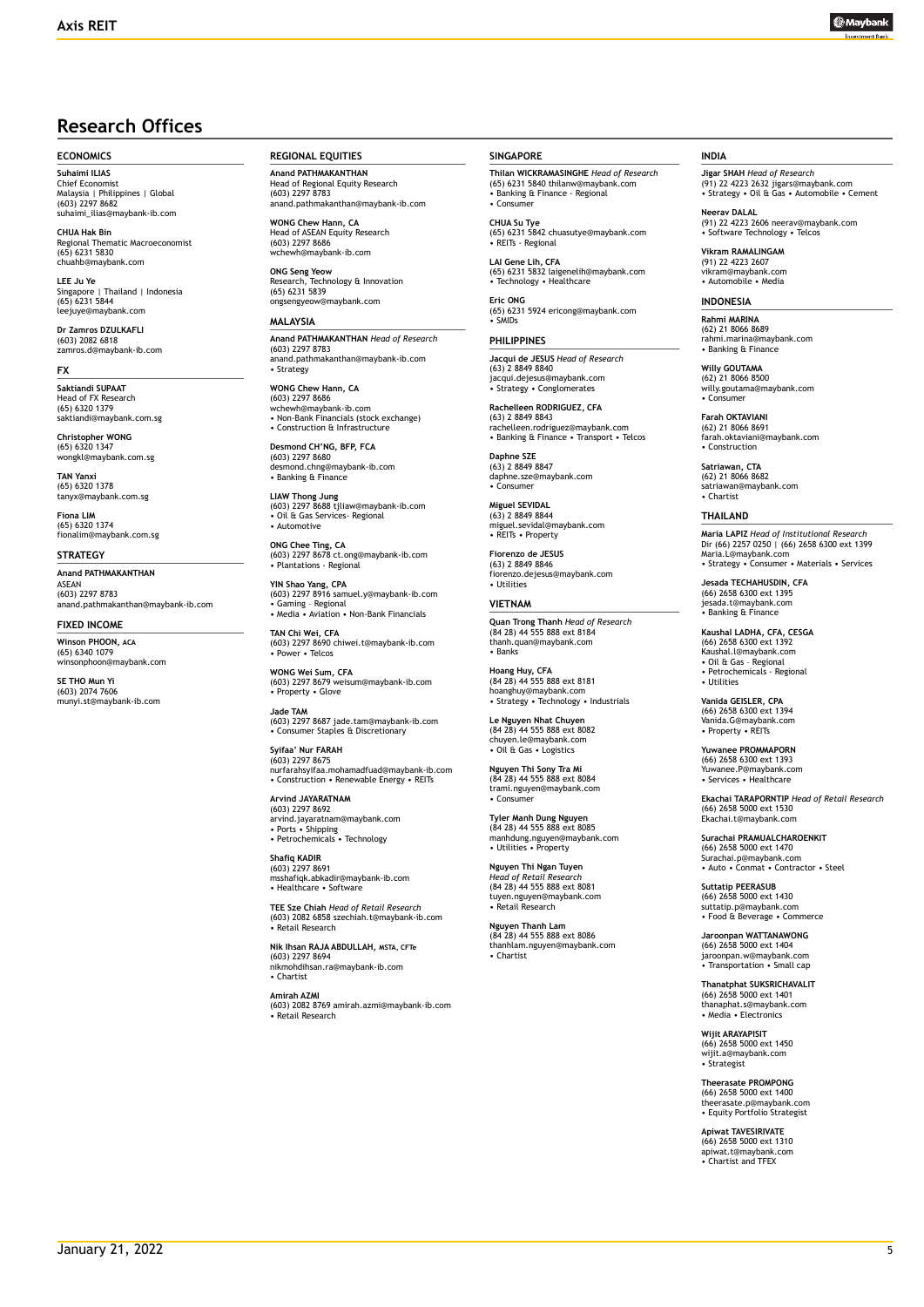

## **APPENDIX I: TERMS FOR PROVISION OF REPORT, DISCLAIMERS AND DISCLOSURES**

#### **DISCLAIMERS**

This research report is prepared for general circulation and for information purposes only and under no circumstances should it be considered or intended as an offer to sell or a solicitation of an offer to buy the securities referred to herein. Investors should note that values of such securities, if any, may fluctuate and that each security's price or value may rise or fall. Opinions or recommendations contained herein are in form of technical ratings and fundamental ratings. Technical ratings may differ from fundamental ratings as technical valuations apply different methodologies and are purely based on price and volume-related information extracted from the relevant jurisdiction's stock exchange in the equity analysis. Accordingly, investors' returns may be less than the original sum invested. Past performance is not necessarily a guide to future performance. This report is not intended to provide personal investment advice and does not take into account the specific investment objectives, the financial situation and the particular needs of persons who may receive or read this report. Investors should therefore seek financial, legal and other advice regarding the appropriateness of investing in any securities or the investment strategies discussed or recommended in this report.

The information contained herein has been obtained from sources believed to be reliable but such sources have not been independently verified by Maybank Investment Bank Berhad, its subsidiary and affiliates (collectively, "Maybank IBG") and consequently no representation is made as to the accuracy or completeness of this report by Maybank IBG and it should not be relied upon as such. Accordingly, Maybank IBG and its officers, directors, associates, connected parties and/or employees (collectively, "Representatives") shall not be liable for any direct, indirect or consequential losses or damages that may arise from the use or reliance of this report. Any information, opinions or recommendations contained herein are subject to change at any time, without prior notice.

This report may contain forward looking statements which are often but not always identified by the use of words such as "anticipate", "believe", "estimate", "intend", "plan", "expect", "forecast", "predict" and "project" and statements that an event or result "may", "will", "can", "should", "could" or "might" occur or be achieved and other similar expressions. Such forward looking statements are based on assumptions made and information currently available to us and are subject to certain risks and uncertainties that could cause the actual results to differ materially from those expressed in any forward looking statements. Readers are cautioned not to place undue relevance on these forward-looking statements. Maybank IBG expressly disclaims any obligation to update or revise any such forward looking statements to reflect new information, events or circumstances after the date of this publication or to reflect the occurrence of unanticipated events.

Maybank IBG and its officers, directors and employees, including persons involved in the preparation or issuance of this report, may, to the extent permitted by law, from time to time participate or invest in financing transactions with the issuer(s) of the securities mentioned in this report, perform services for or solicit business from such issuers, and/or have a position or holding, or other material interest, or effect transactions, in such securities or options thereon, or other investments related thereto. In addition, it may make markets in the securities mentioned in the material presented in this report. One or more directors, officers and/or employees of Maybank IBG may be a director of the issuers of the securities mentioned in this report to the extent permitted by law.

This report is prepared for the use of Maybank IBG's clients and may not be reproduced, altered in any way, transmitted to, copied or distributed to any other party in whole or in part in any form or manner without the prior express written consent of Maybank IBG and Maybank IBG and its Representatives accepts no liability whatsoever for the actions of third parties in this respect.

This report is not directed to or intended for distribution to or use by any person or entity who is a citizen or resident of or located in any locality, state, country or other jurisdiction where such distribution, publication, availability or use would be contrary to law or regulation. This report is for distribution only under such circumstances as may be permitted by applicable law. The securities described herein may not be eligible for sale in all jurisdictions or to certain categories of investors. Without prejudice to the foregoing, the reader is to note that additional disclaimers, warnings or qualifications may apply based on geographical location of the person or entity receiving this report.

#### **Malaysia**

Opinions or recommendations contained herein are in the form of technical ratings and fundamental ratings mare differ from fundamental ratings as technical valuations apply different methodologies and are purely based on price and volume-related information extracted from Bursa Malaysia Securities Berhad in the equity analysis.

### **Singapore**

This report has been produced as of the date hereof and the information herein may be subject to change. Maybank Research Pte. Ltd. ("MRPL") in Singapore has no obligation to update such information for any recipient. For distribution in Singapore, recipients of this report are to contact MRPL in Singapore in respect of any matters arising from, or in connection with, this report. If the recipient of this report is not an accredited investor, expert investor or institutional investor (as defined under Section 4A of the Singapore Securities and Futures Act), MRPL shall be legally liable for the contents of this report, with such liability being limited to the extent (if any) as permitted by law.

### **Thailand**

Except as specifically permitted, no part of this presentation may be reproduced or distributed in any manner without the prior written permission of Maybank Securities (Thailand) Public Company Limited. Maybank Securities (Thailand) Public Company Limited ("MST") accepts no liability whatsoever for the actions of third parties in this respect.

Due to different characteristics, objectives and strategies of institutional and retail investors, the research products of MST Institutional and Retail Research departments may differ in either recommendation or target price, or both. MST reserves the rights to disseminate MST Retail Research reports to institutional investors who have requested to receive it. If you are an authorised recipient, you hereby tacitly acknowledge that the research reports from MST Retail Research are first produced in Thai and there is a time lag in the release of the translated English version.

The disclosure of the survey result of the Thai Institute of Directors Association ("IOD") regarding corporate governance is made pursuant to the policy of the Office of the Securities and Exchange Commission. The survey of the IOD is based on the information of a company listed on the Stock Exchange of Thailand and the market for Alternative Investment disclosed to the public and able to be accessed by a general public investor. The result, therefore, is from the perspective of a third party. It is not an evaluation of operation and is not based on inside information. The survey result is as of the date appearing in the Corporate Governance Report of Thai Listed Companies. As a result, the survey may be changed after that date. MST does not confirm nor certify the accuracy of such survey result.

The disclosure of the Anti-Corruption Progress Indicators of a listed company on the Stock Exchange of Thailand, which is assessed by Thaipat Institute, is made in order to comply with the policy and sustainable development plan for the listed companies of the Office of the Securities and Exchange Commission. Thaipat Institute made this assessment based on the information received from the listed company, as stipulated in the form for the assessment of Anti-corruption which refers to the Annual Registration Statement (Form 56-1), Annual Report (Form 56-2), or other relevant documents or reports of such listed company. The assessment result is therefore made from the perspective of Thaipat Institute that is a third party. It is not an assessment of operation and is not based on any inside information. Since this assessment is only the assessment result as of the date appearing in the assessment result, it may be changed after that date or when there is any change to the relevant information. Nevertheless, MST does not confirm, verify, or certify the accuracy and completeness of the assessment result.

#### **US**

This third-party research report is distributed in the United States ("US") to Major US Institutional Investors (as defined in Rule 15a-6 under the Securities Exchange Act of 1934, as amended) only by Maybank Securities USA Inc ("MSUS"), a broker-dealer registered in the US (registered under Section 15 of the Securities Exchange Act of 1934, as amended). All responsibility for the distribution of this report by MSUS in the US shall be borne by MSUS. This report is not directed at you if Maybank IBG is prohibited or restricted by any legislation or regulation in any jurisdiction from making it available to you. You should satisfy yourself before reading it that MSUS is permitted to provide research material concerning investments to you under relevant legislation and regulations. All U.S. persons receiving and/or accessing this report and wishing to effect transactions in any security mentioned within must do so with: Maybank Securities USA Inc. 400 Park Avenue, 11th Floor, New York, New York 10022, 1-(212) 688-8886 and not with, the issuer of this report.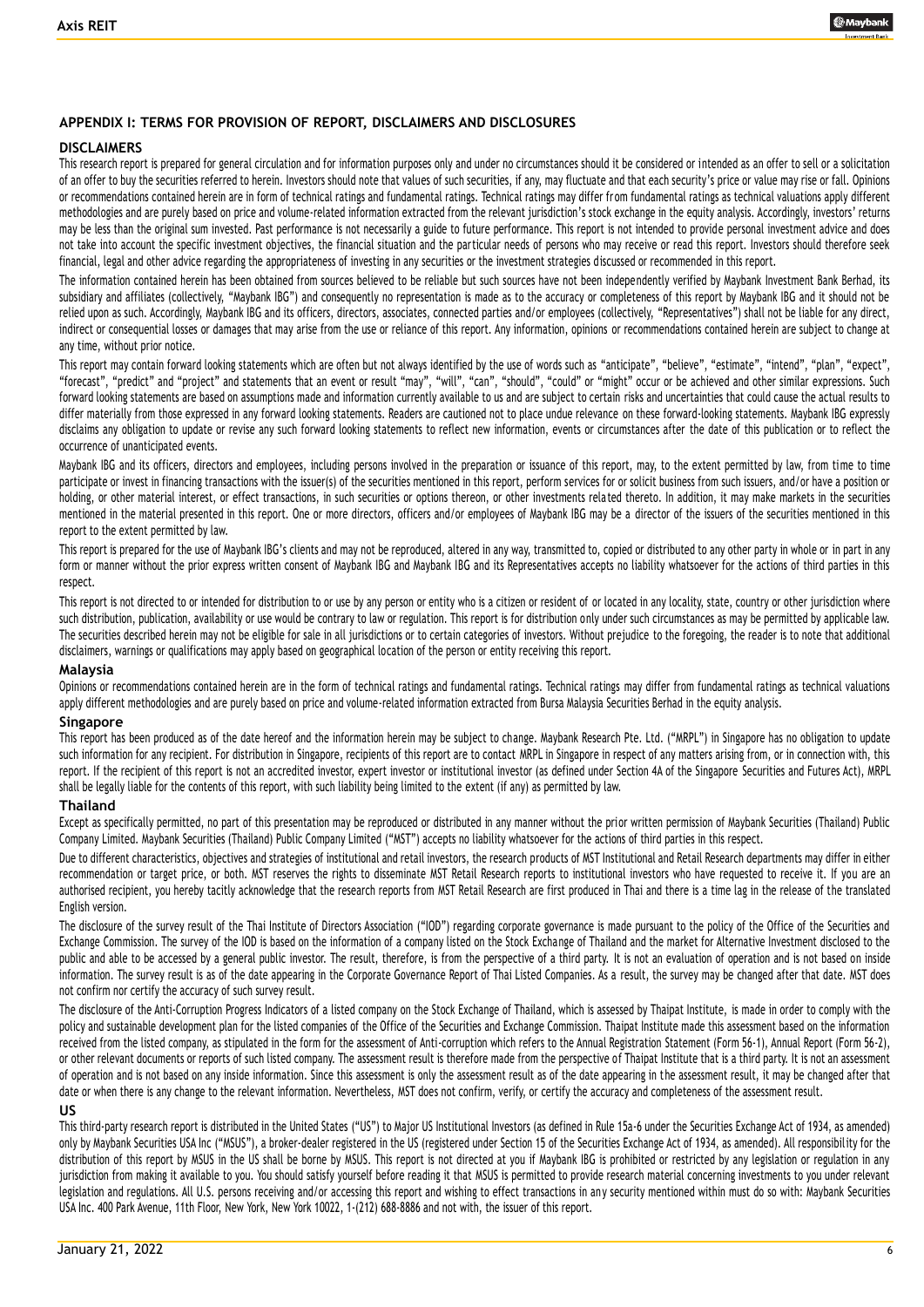

### **UK**

This document is being distributed by Maybank Securities (London) Ltd ("MSUK") which is authorized and regulated, by the Financial Conduct Authority and is for Informational Purposes only. This document is not intended for distribution to anyone defined as a Retail Client under the Financial Services and Markets Act 2000 within the UK. Any inclusion of a third party link is for the recipients convenience only, and that the firm does not take any responsibility for its comments or accuracy, and that ac cess to such links is at the individuals own risk. Nothing in this report should be considered as constituting legal, accounting or tax advice, and that for accurate guidance recipients should consult with their own independent tax ad visers.

#### **DISCLOSURES**

#### **Legal Entities Disclosures**

**Malaysia:** This report is issued and distributed in Malaysia by Maybank Investment Bank Berhad (15938- H) which is a Participating Organization of Bursa Malaysia Berhad and a holder of Capital Markets and Services License issued by the Securities Commission in Malaysia. Singapore: This report is distributed in Singapore by MRPL (Co. Reg No 198700034E) which is regulated by the Monetary Authority of Singapore. **Indonesia:** PT Maybank Sekuritas Indonesia ("PTMSI") (Reg. No. KEP-251/PM/1992) is a member of the Indonesia Stock Exchange and is regulated by the Financial Services Authority (Indonesia). **Thailand:** MST (Reg. No.0107545000314) is a member of the Stock Exchange of Thailand and is regulated by the Ministry of Finance and the Securities and Exchange Commission. **Philippines:** Maybank Securities Inc (Reg. No.01-2004-00019) is a member of the Philippines Stock Exchange and is regulated by the Securities and Exchange Commission. **Vietnam:** Maybank Securities Limited (License Number: 117/GP-UBCK) is licensed under the State Securities Commission of Vietnam. **Hong Kong:** MIB Securities (Hong Kong) Limited (Central Entity No AAD284) is regulated by the Securities and Futures Commission. **India:** MIB Securities India Private Limited ("MIBSI") is a participant of the National Stock Exchange of India Limited and the Bombay Stock Exchange and is regulated by Securities and Exchange Board of India ("SEBI") (Reg. No. INZ000010538). MIBSI is also registered with SEBI as Category 1 Merchant Banker (Reg. No. INM 000011708) and as Research Analyst (Reg No: INH000000057) **US:** Maybank Securities USA Inc is a member of/and is authorized and regulated by the FINRA – Broker ID 27861. **UK:** Maybank Securities (London) Ltd (Reg No 2377538) is authorized and regulated by the Financial Conduct Authority.

#### **Disclosure of Interest**

**Malaysia:** Maybank IBG and its Representatives may from time to time have positions or be materially interested in the securities referred to herein and may further act as market maker or may have assumed an underwriting commitment or deal with such securities and may also perform or seek to perform investment banking services, advisory and other services for or relating to those companies.

**Singapore:** As of 21 January 2022, Maybank Research Pte. Ltd. and the covering analyst do not have any interest in any companies recommended in this research report.

**Thailand:** MST may have a business relationship with or may possibly be an issuer of derivative warrants on the securities /companies mentioned in the research report. Therefore, Investors should exercise their own judgment before making any investment decisions. MST, its associates, directors, connected parties and/or employees may from time to time have interests and/or underwriting commitments in the securities mentioned in this report.

**Hong Kong:** As of 21 January 2022, MIB Securities (Hong Kong) Limited and the authoring analyst do not have any interest in any companies recommended in this re search report.

**India:** As of 21 January 2022, and at the end of the month immediately preceding the date of publication of the research report, MIBSI, authoring analyst or their associate / relative does not hold any financial interest or any actual or beneficial ownership in any shares or having any conflict of interest in the subject companies except as otherwise disclosed in the research report.

In the past twelve months MIBSI and authoring analyst or their associate did not receive any compensation or other benefits from the subject companies or third party in connection with the research report on any account what so ever except as otherwise disclosed in the research report.

Maybank IBG may have, within the last three years, served as manager or co-manager of a public offering of securities for, or currently may make a primary market in issues of, any or all of the entities mentioned in this report or may be providing, or have provided within the previous 12 months, significant advice or investment services in relation to the investment concerned or a related investment and may receive compensation for the services provided from the companies covered in this report.

## **OTHERS**

### **Analyst Certification of Independence**

The views expressed in this research report accurately reflect the analyst's personal views about any and all of the subject securities or issuers; and no part of the research analyst's compensation was, is or will be, directly or indirectly, related to the specific recommendations or views expressed in the report.

#### **Reminder**

Structured securities are complex instruments, typically involve a high degree of risk and are intended for sale only to sophisticated investors who are capable of understanding and assuming the risks involved. The market value of any structured security may be affected by changes in economic, financial and political factors (including, but not limited to, spot and forward interest and exchange rates), time to maturity, market conditions and volatility and the credit quality of any issuer or reference issuer. Any investor interested in purchasing a structured product should conduct its own analysis of the product and consult with its own professional advisers as to the risks involved in making such a purchase.

No part of this material may be copied, photocopied or duplicated in any form by any means or redistributed without the prior consent of Maybank IBG.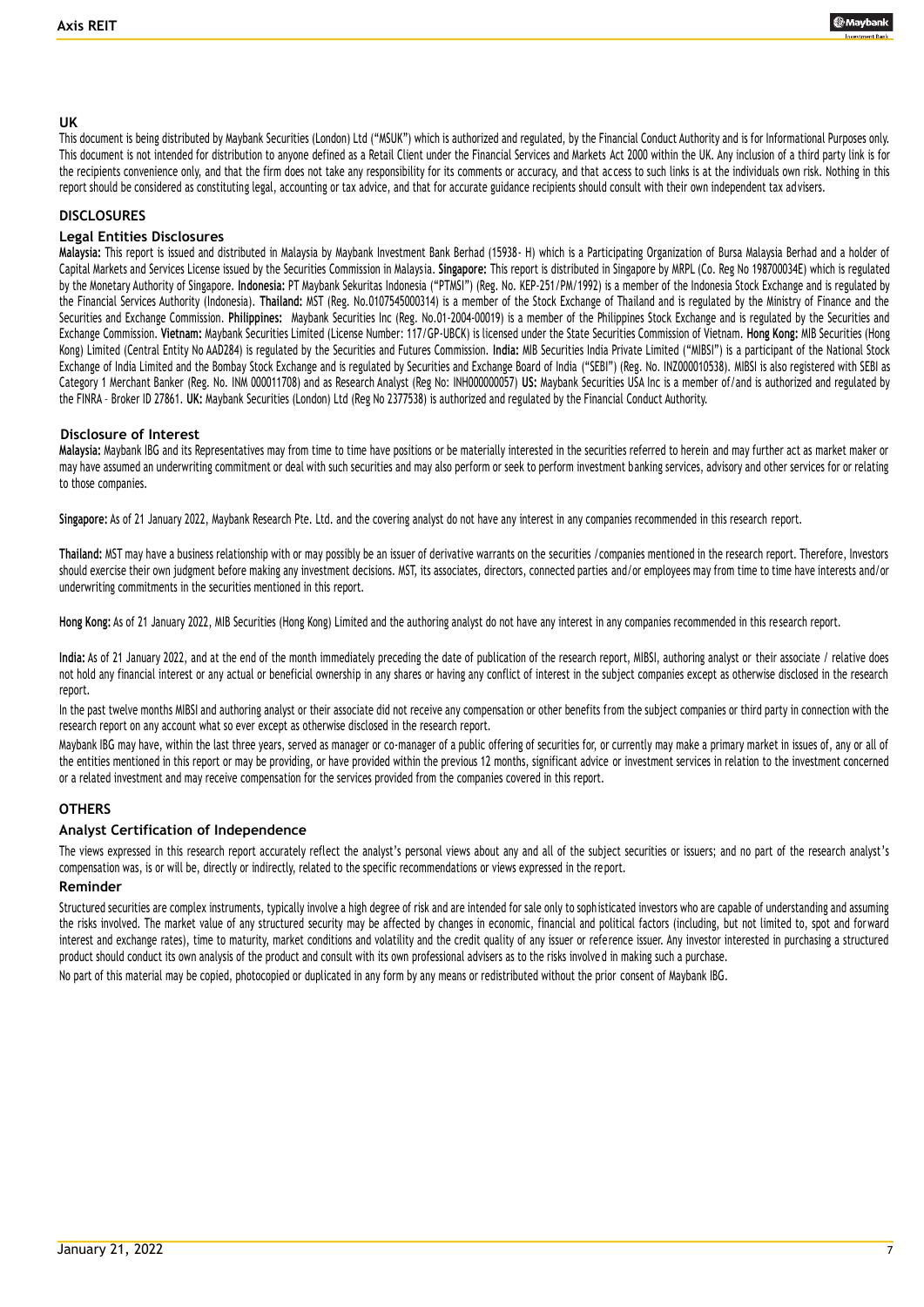#### **Historical recommendations and target price: Axis REIT (AXRB MK)**



#### **Definition of Ratings**

Maybank IBG Research uses the following rating system

| <b>BUY</b>  | Return is expected to be above 10% in the next 12 months (including dividends)         |
|-------------|----------------------------------------------------------------------------------------|
| <b>HOLD</b> | Return is expected to be between 0% to 10% in the next 12 months (including dividends) |
| <b>SELL</b> | Return is expected to be below 0% in the next 12 months (including dividends)          |

#### **Applicability of Ratings**

The respective analyst maintains a coverage universe of stocks, the list of which may be adjusted according to needs. Investment ratings are only applicable to the stocks which form part of the coverage universe. Reports on companies which are not part of the coverage do not carry investment ratings as we do not actively follow developments in these companies.